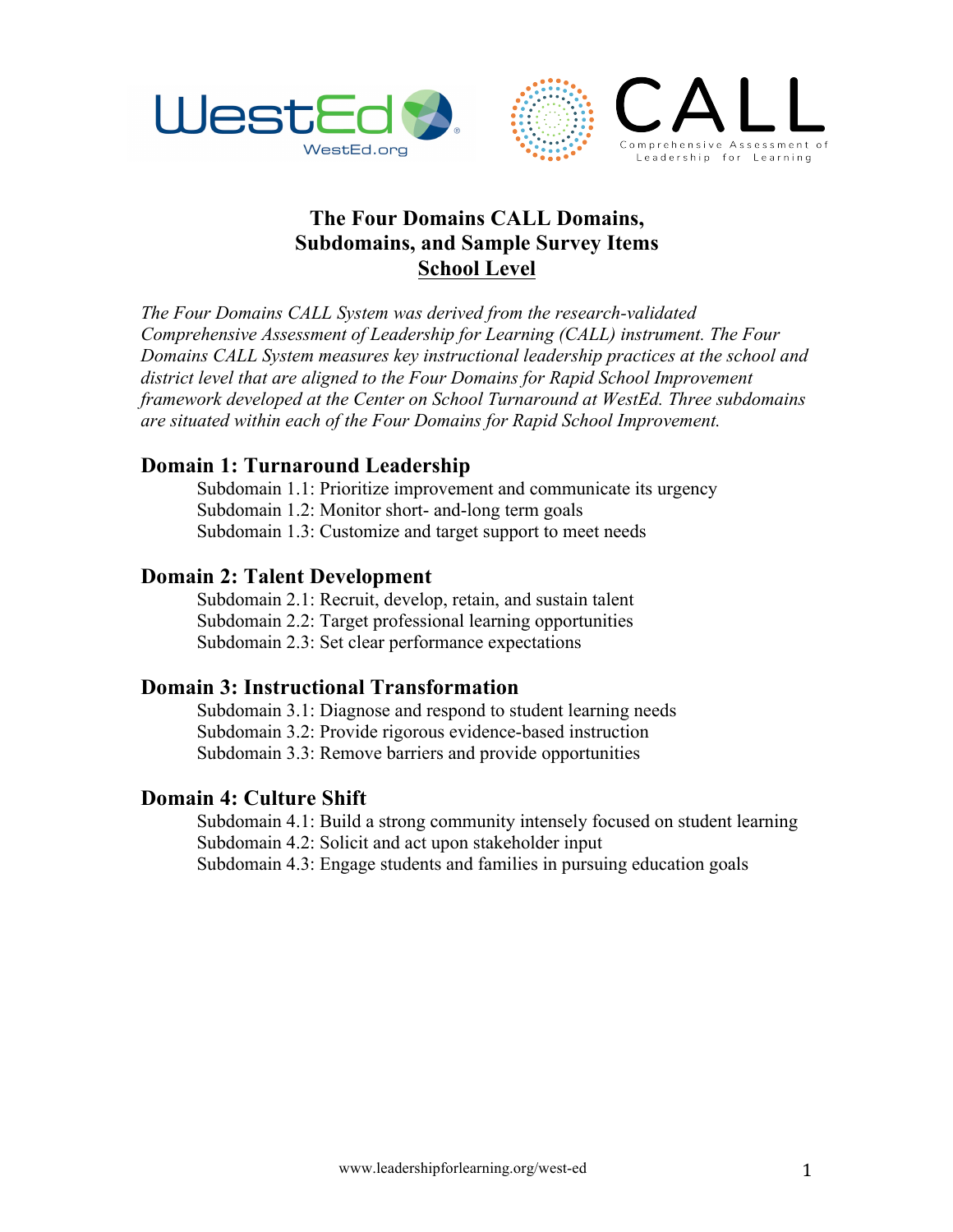## **Domain 1: Turnaround Leadership**

### **Subdomain 1.1: Prioritize improvement and communicate its urgency**

Develop leadership teams and, within the school staff, build leadership capacity for turnaround. Increasingly distribute leadership among faculty and staff to solidify commitment, increase collaboration, and provide faculty and staff with new challenges to keep them meaningfully engaged in the turnaround effort. Share turnaround priorities with students, faculty, and the school community, leveraging local media outlets to announce the school's commitment to change and to enlist parent and community partners in the effort.

Sample School-Level Survey Item:

*In general, when your school provides opportunities for teachers to meet to talk about goals for student learning, which of the following best describes the primary focus of these meetings?*

- *a) Teachers use the time for their own purposes.*
- *b) Teachers meet to talk about goals for student learning but without a specific focus.*
- *c) Teachers meet to talk about goals for student learning, but do not develop formal strategies related to these goals.*
- *d) Teachers meet to talk about goals for student learning and develop formal strategies but with limited follow-up.*
- *e) Teachers meet to talk about goals for student learning and develop strategies with on-going reflection on their effectiveness.*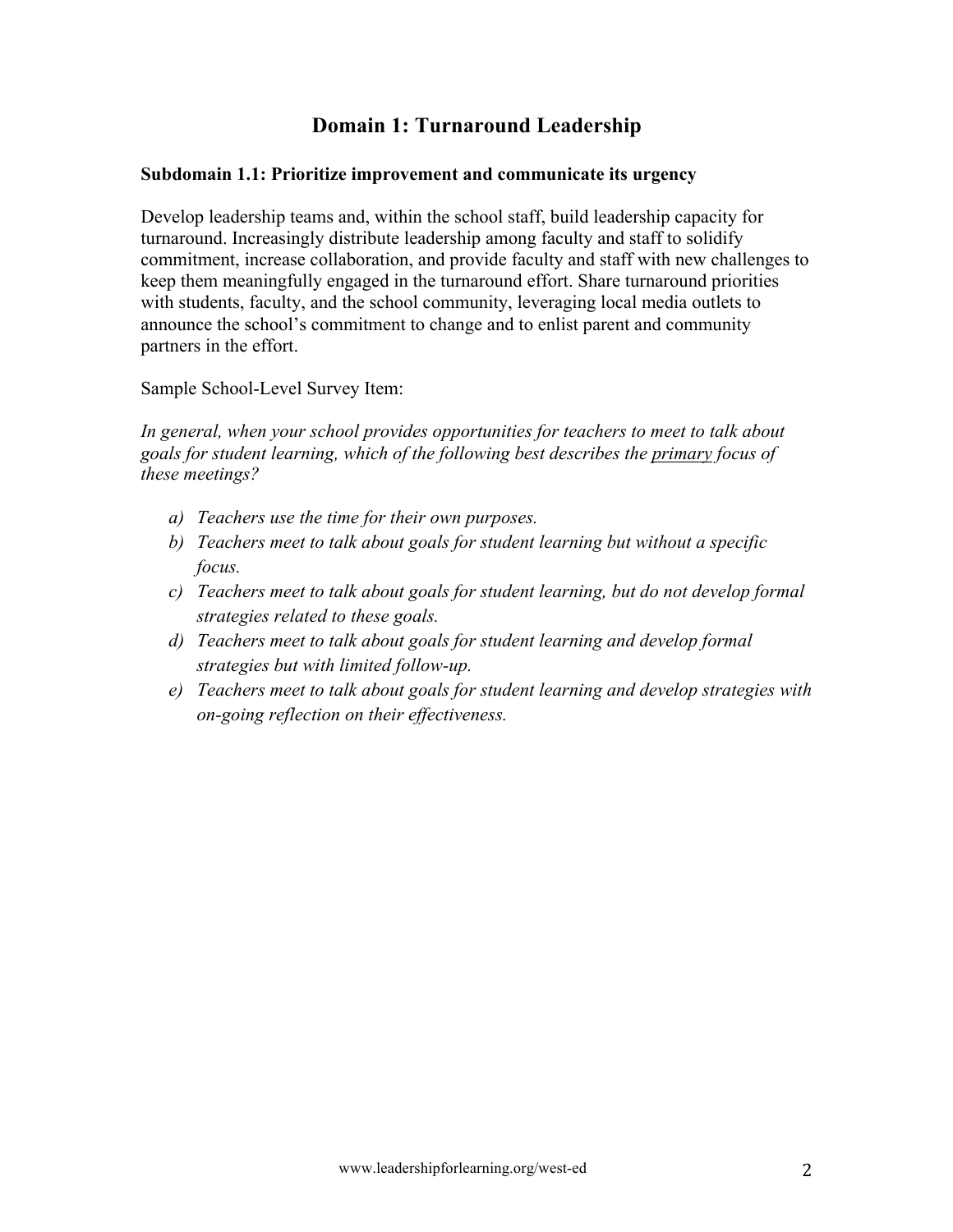#### **Subdomain 1.2: Monitor short- and-long term goals**

Develop and update the turnaround plan to ensure that it has clear short- and long-term goals. Monitor the progress of strategy implementation and make changes in personnel, programs, and methods as needed to keep the effort on track. Intervene swiftly if waning progress is detected.

Sample School-Level Survey Item:

*Which of the following best describes the nature of the goals articulated in your school's Action Plan or School Improvement Plan?*

- *a) I don't know*
- *b) Goals are based mostly on summative student achievement data.*
- *c) Goals are based mostly on summative student achievement data with some focus on instructional and leadership practices.*
- *d) Goals are mostly growth-oriented, practice-based, and practical in nature.*
- *e) All goals are growth-oriented, practice-based, and practical in nature.*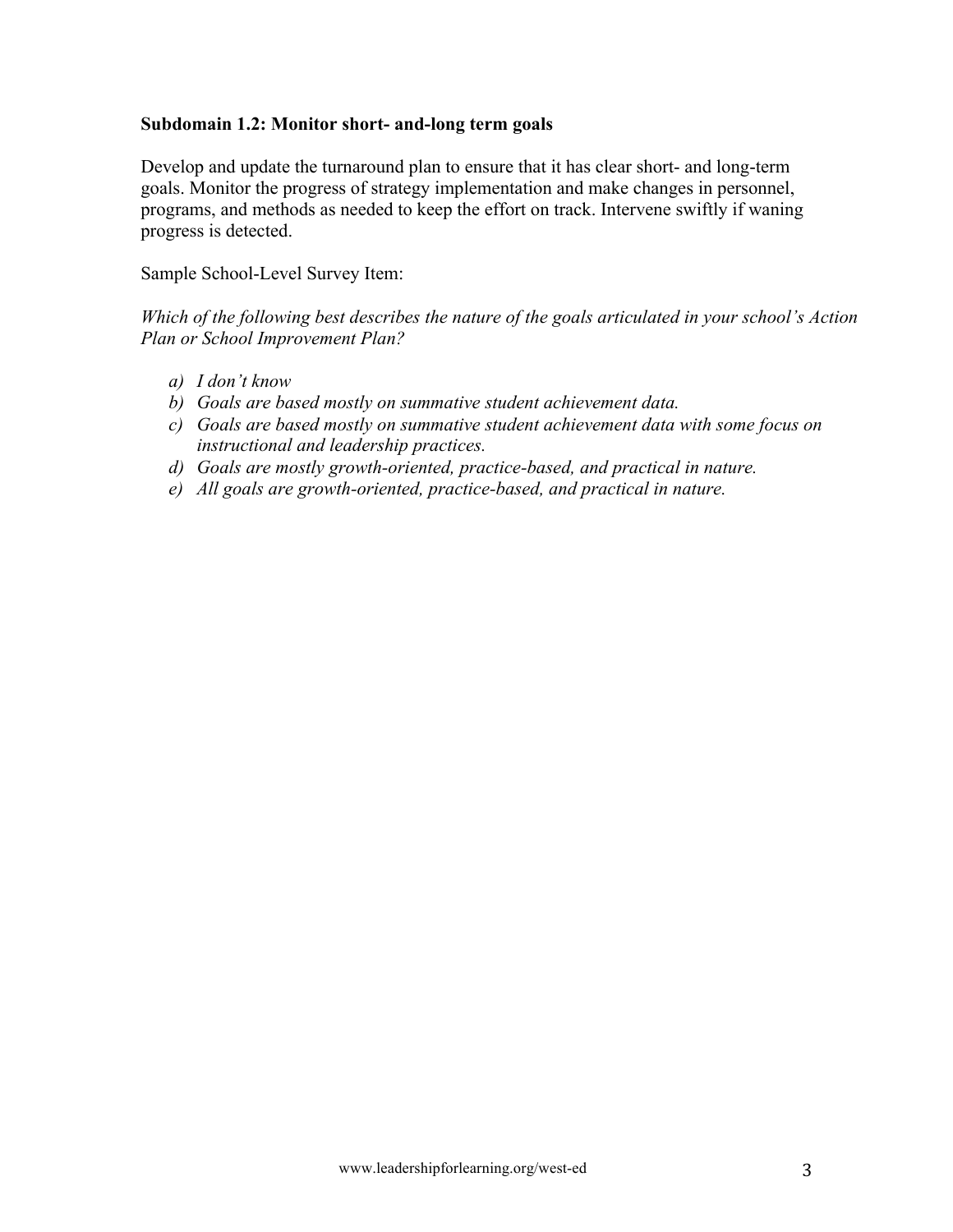### **Subdomain 1.3: Customize and target support to meet needs**

Identify the priority needs of the school, focusing on three to five immediate priorities. Request flexibility from established policies and/or procedures as justified by the data, turnaround plan, and school capacity.

Sample School-Level Survey Item:

*Schools are often engaged in multiple initiatives for school improvement. Which of the following best describes the alignment of the initiatives in your school?*

- *a) Initiatives are implemented without sufficient communication regarding alignment.*
- *b) Initiatives are implemented with some discussion about the work involved but with little effort to align the goals.*
- *c) Initiatives are implemented with some discussion about the work involved and with some effort to align the goals.*
- *d) It is a priority of our school to communicate across the school regarding the implementation of initiatives with some effort to align the goals.*
- *e) It is a priority of our school to communicate across the school regarding the implementation of initiatives, to consolidate resources, and to align the goals of the initiatives.*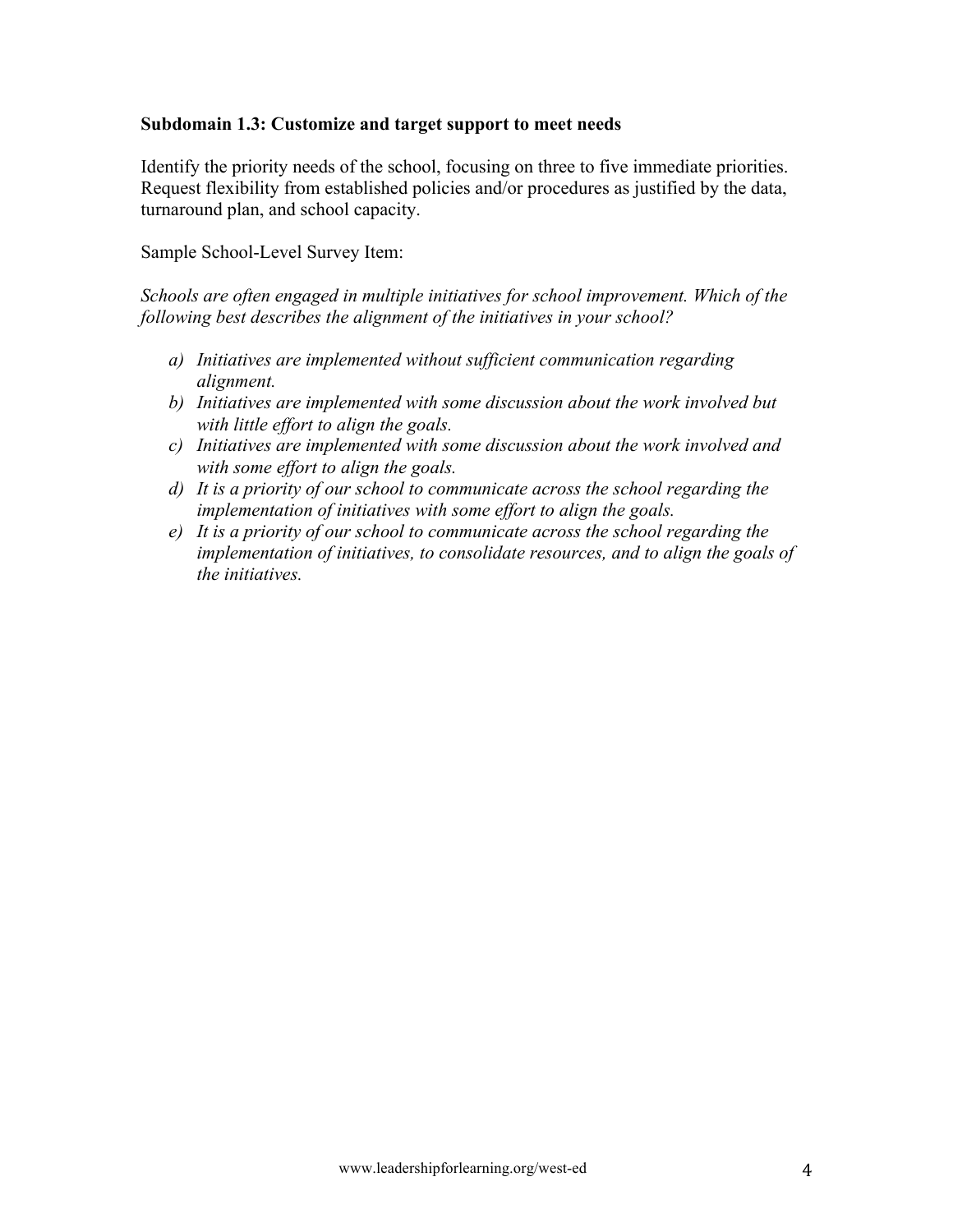## **Domain 2: Talent Development**

#### **Subdomain 2.1: Recruit, develop, retain, and sustain talent**

Collaborate with the district to develop a school-specific competency model for turnaround teachers to discern which competencies should be prioritized in the teacherselection process in this school. Utilize the district turnaround talent pool as the "go-to" source for hiring assistant principals and teachers. Encourage aspiring leaders to participate in turnaround preparation programs.

Sample School-Level Survey Item:

*Developing teacher leadership is critical for sustainable school improvement. Which of the following best describes the process for developing leadership capacity for teachers in your school?*

- *a) Our school does not develop teacher leadership capacity.*
- *b) Teacher leaders are identified mostly based on personality or popularity.*
- *c) Our school mostly uses the opportunity for developing teacher leadership to delegate leadership responsibilities.*
- *d) Teacher leaders are identified based primarily on a willingness and ability to take on leadership responsibilities.*
- *e) Teacher leaders are selected and developed based on the school's primary needs and the teachers' fit to support school initiatives.*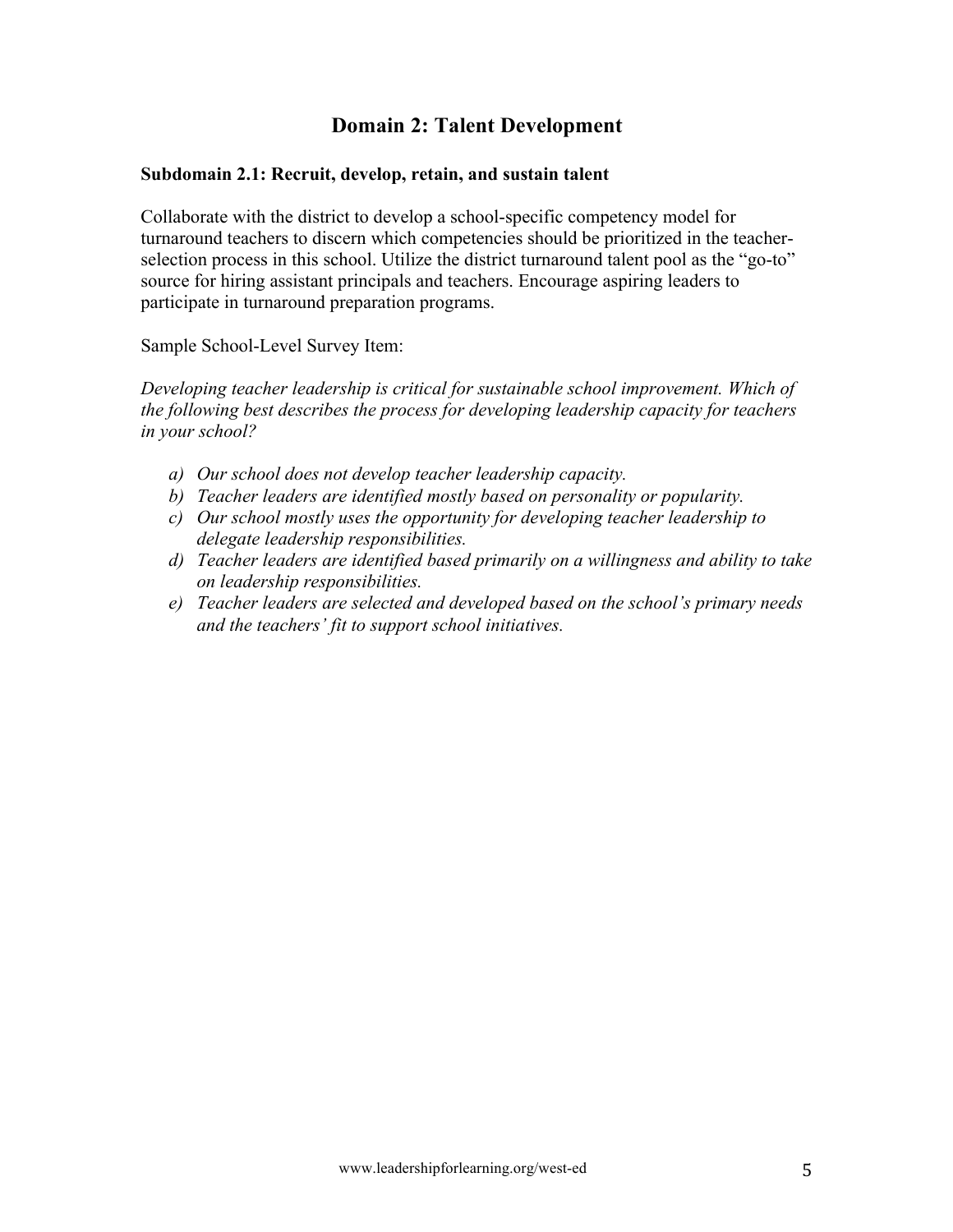### **Subdomain 2.2: Target professional learning opportunities**

Create a cadre of instructional leaders (drawing from assistant principals, department coordinators, team leaders, and teachers with demonstrated instructional coaching capacity) who each respond to the professional learning needs of a manageable portion of the faculty and use data to identify those needs. Provide opportunities for leaders and teachers to learn side by side and share how their own ongoing growth impacts their individual practice as instructional and organizational leaders. Ensure that learning experiences are differentiated, purposeful, targeted, employed in rapid response to identified needs, reflective of what is known about effective adult learning, and clearly connected to the school's turnaround priorities.

Sample School-Level Survey Item:

*Which of the following best describes how well school-wide professional development activities reflect the instructional goals of the school?*

- *a) They do not reflect the instructional goals of the school.*
- *b) They reflect the instructional goals of the school, but do not address needs for teacher learning.*
- *c) They reflect needs for teacher learning, but are not differentiated to address the various learning needs of the teachers.*
- *d) They are differentiated to address the various learning needs of teachers, but do not utilize teacher expertise.*
- *e) They are differentiated to address the various learning needs of teachers and delivered using the expertise of teachers.*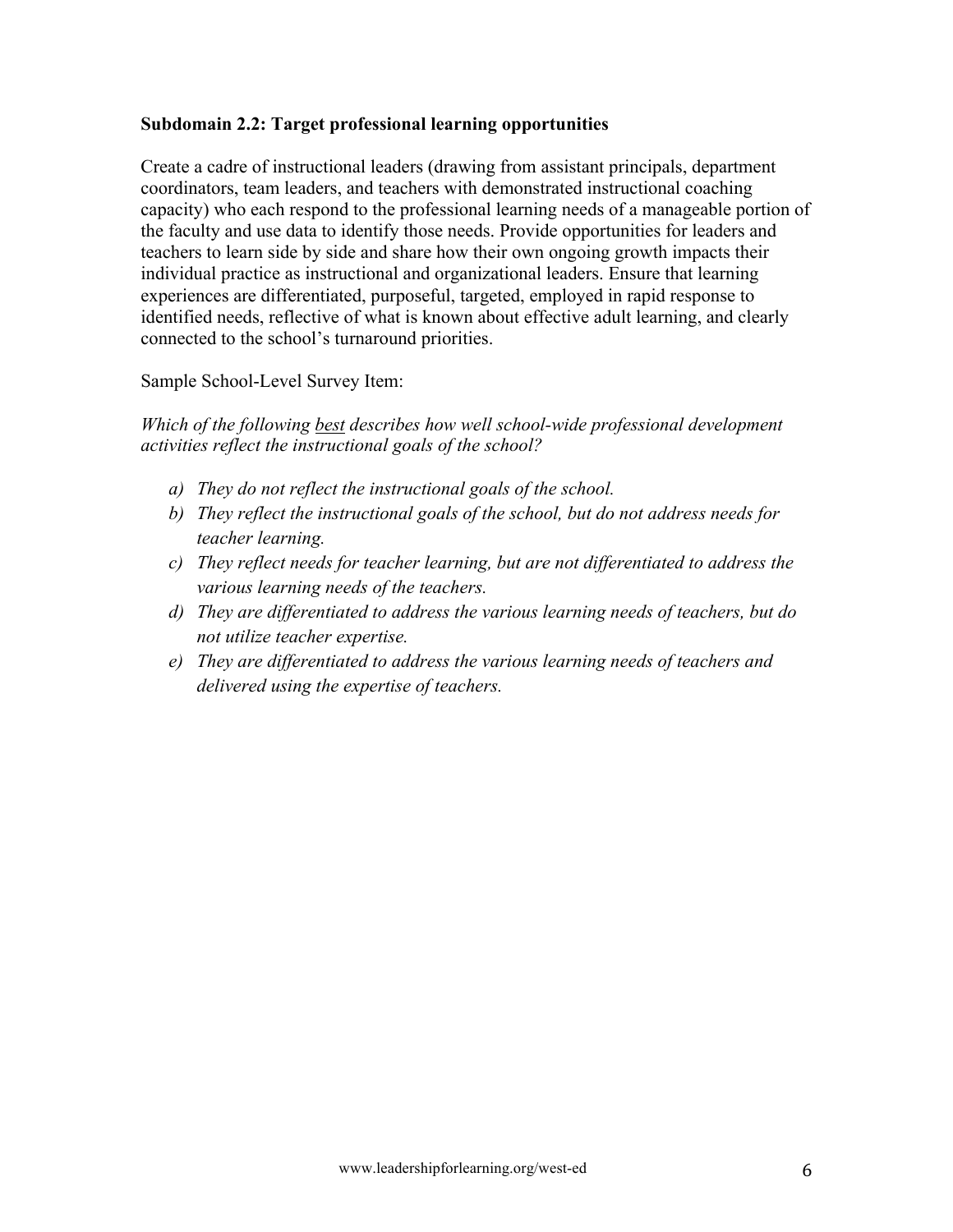### **Subdomain 2.3: Set clear performance expectations**

Define expectations for teachers, clearly and realistically considering how to effectively leverage teacher time and effort. Develop a daily and weekly schedule that reflects this priority of effective use of teacher time. When asking more of a teacher, consider removing another responsibility.

Sample School-Level Survey Item:

*Which of the following best describes the formative feedback you typically received from school leaders?*

- *a) The formative feedback I received was in the form of generic, positive statements.*
- *b) The formative feedback I received included specific, critical examples from my teaching practices.*
- *c) The formative feedback I received included specific, critical examples from my teaching practices, and provided meaningful suggestions on how to improve.*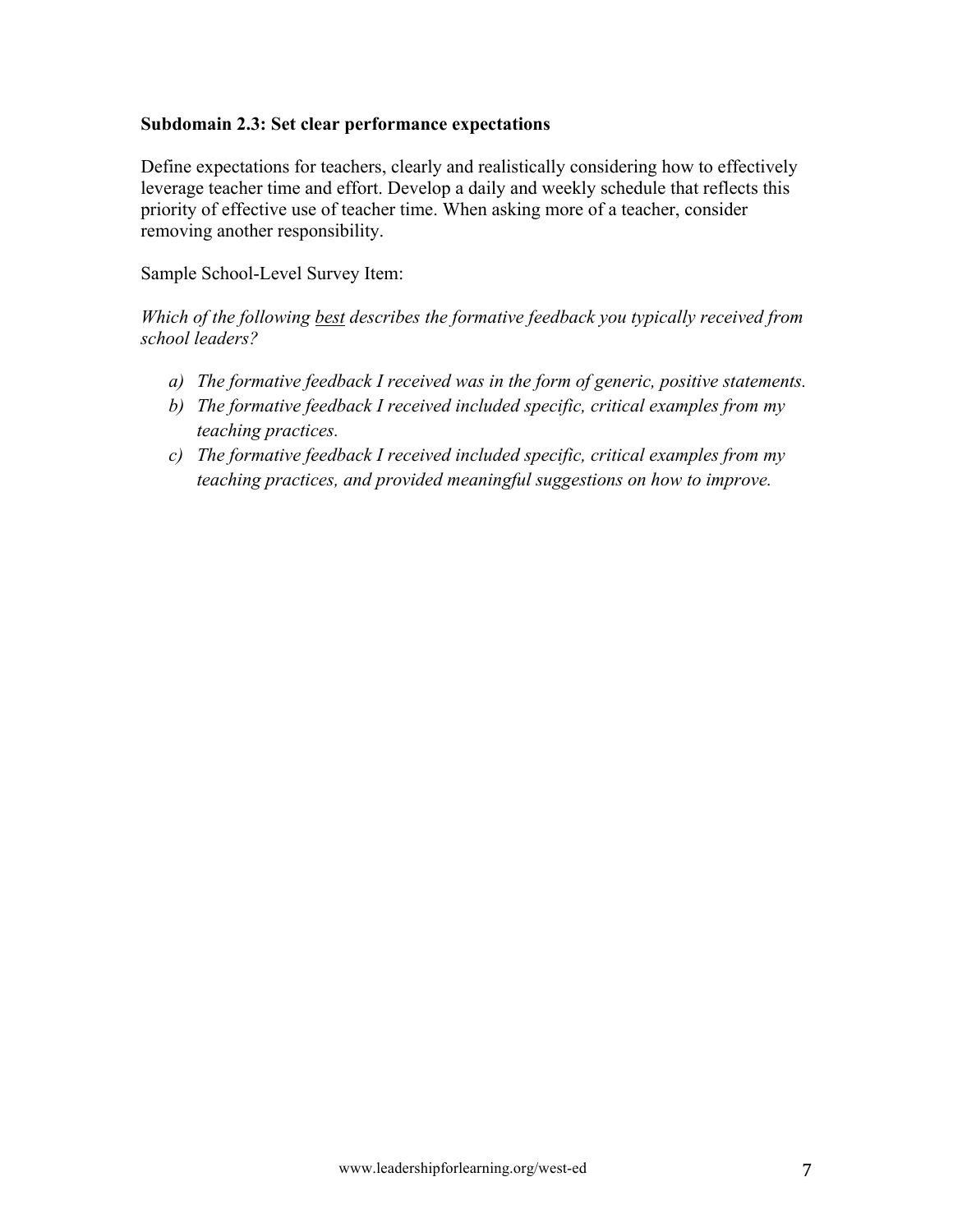## **Domain 3: Instructional Transformation**

### **Subdomain 3.1: Diagnose and respond to student learning needs**

Regularly examine individual student data, carried out in team meetings, professional learning communities (PLCs), or in other planning sessions as part of teachers' regular work and expectations. Creatively use fluid instructional groupings rather than year-long assignments that may not meet students' (and teachers') needs. For example, when students struggle with a certain concept, they could be assigned temporarily to a teacher whose data demonstrate that he or she teaches it well or differently from the students' current teacher(s), placed in a small group for re-teaching, or given individualized instruction. Teachers are given time within the school day to conduct such analysis and develop plans to address identified needs. Teachers are also held accountable for doing so and for carrying out the plans they develop for students.

Sample School-Level Survey Item:

*In most classes in your school, who is primarily responsible for teaching students who have been identified as having a specific learning disability?*

- *a) No one takes primary responsibility for teaching these students*
- *b) The special education teacher*
- *c) The special education and the classroom teacher, but the special education teacher develops the classroom learning plans*
- *d) The special education and the classroom teacher, but the classroom teacher develops the classroom learning plans*
- *e) The classroom teacher, with the special education teacher supporting the design and delivery of instruction*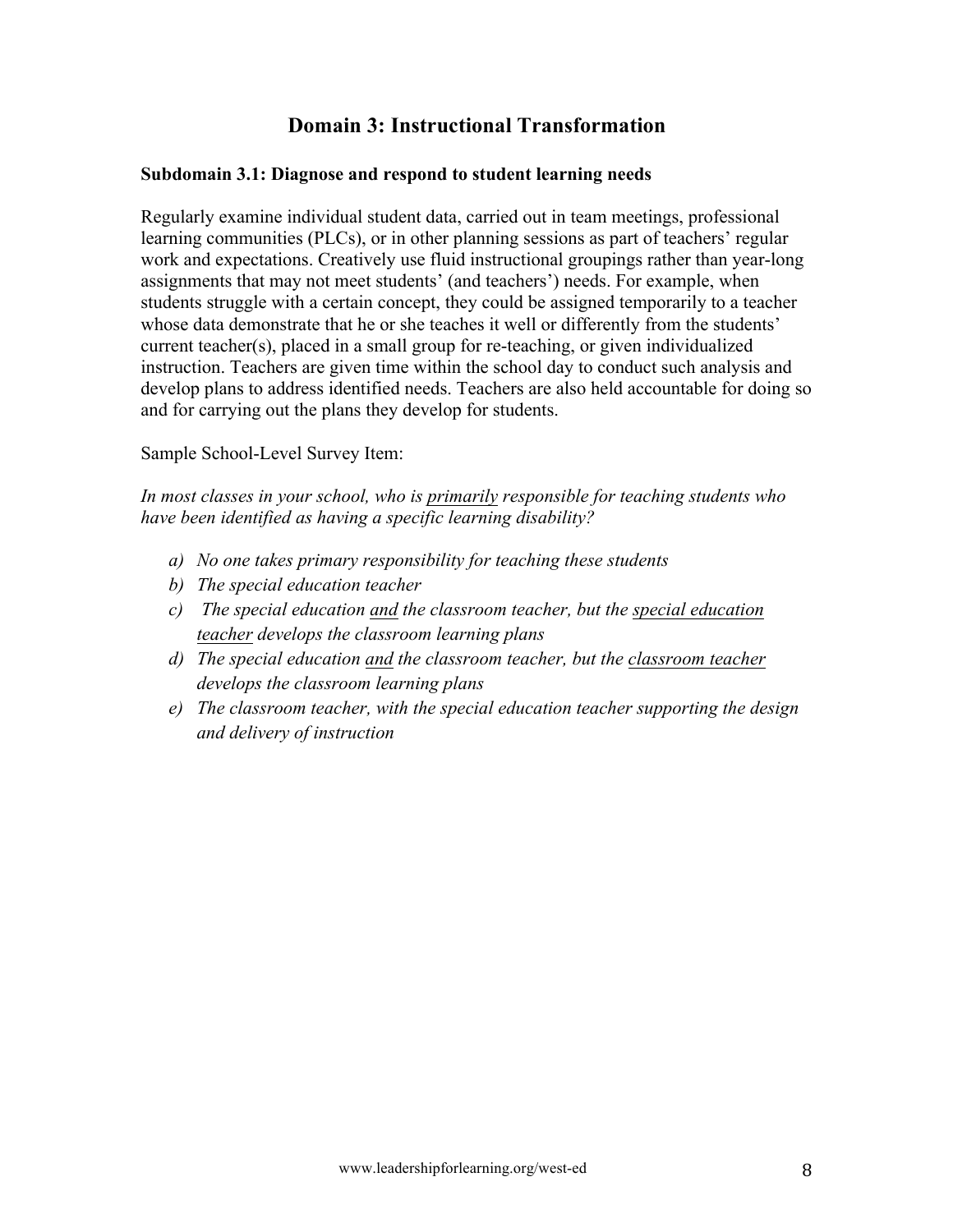### **Subdomain 3.2: Provide rigorous evidence-based instruction**

Conduct a curriculum analysis and map lesson plans against standards to ensure the plans adequately represent the standards. Determine whether adjustments and supports are needed to ensure all students have access to the curricula. In each instructional mode utilized — whether whole class, small group, independent work, technology-based, or homework — teachers routinely utilize the best instructional practices for that mode and school leaders support their development of those practices.

#### Sample School-Level Survey Item:

*There are various instructional modes and practices utilized by teachers such as whole class instruction, small group work, independent work, and technology-based work.*

*To what extent do school leaders support teachers in the development of these instructional modes and practices?*

|                 | Not at all | A little | Somewhat | Quite a bit $\mid$ A great deal |
|-----------------|------------|----------|----------|---------------------------------|
|                 |            |          |          |                                 |
| Whole-class     |            |          |          |                                 |
| instruction     |            |          |          |                                 |
| Small group     |            |          |          |                                 |
| instruction     |            |          |          |                                 |
| Integrating     |            |          |          |                                 |
| technology into |            |          |          |                                 |
| classrooms      |            |          |          |                                 |
| Facilitating    |            |          |          |                                 |
| Project base    |            |          |          |                                 |
| learning        |            |          |          |                                 |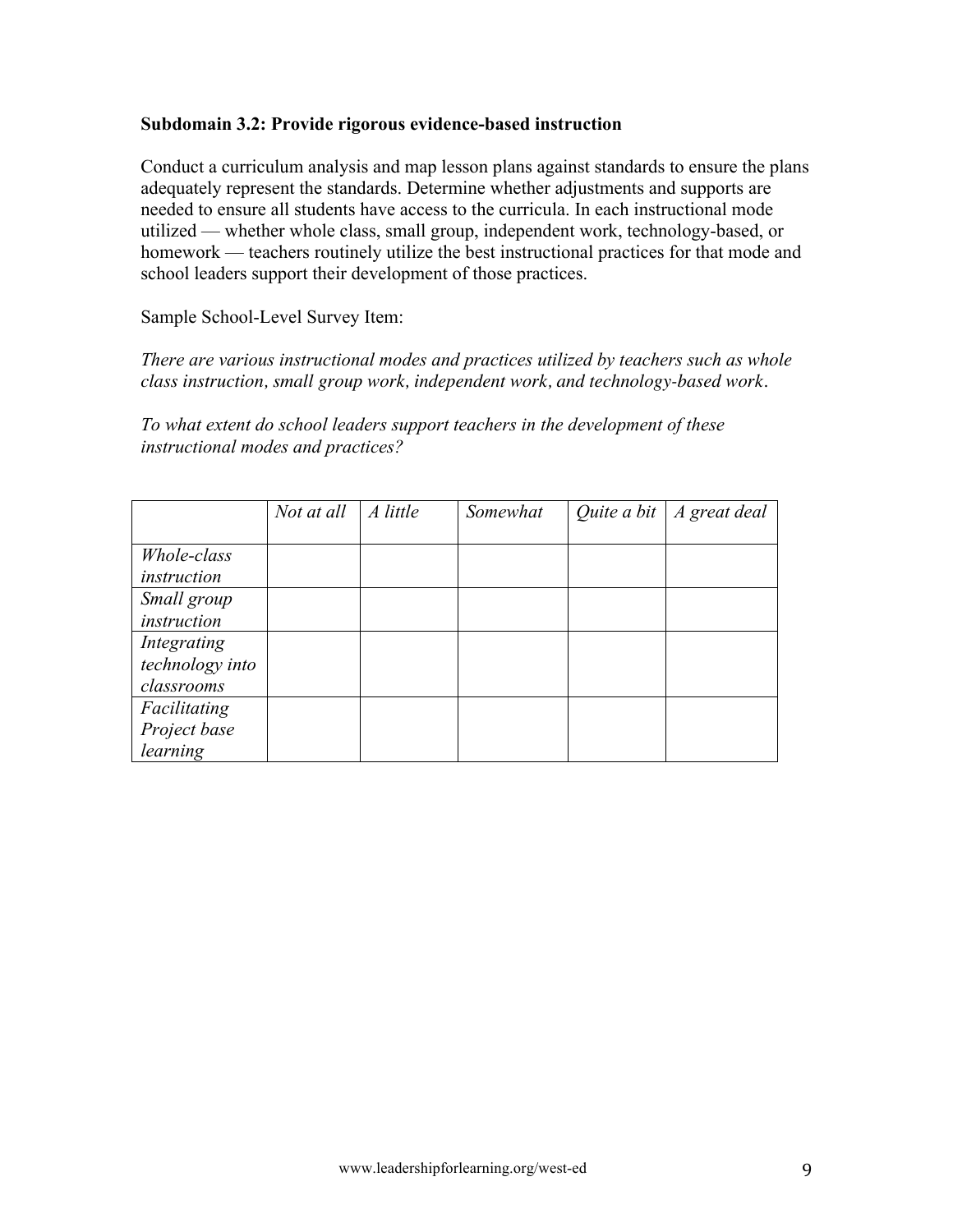### **Subdomain 3.3: Remove barriers and provide opportunities**

Track student progress and help students regain lost ground through academic supports (e.g., tutoring, co-curricular activities, tiered interventions), extended learning opportunities (e.g., summer bridge programs, after-school and supplemental educational services, Saturday academies, enrichment programs), credit-recovery programs, and virtual courses. Give students demonstrating sufficient prior mastery access to higherlevel assignments and courses. Network with nearby organizations in the community to identify available supports — or to generate new supports — for students. Consider having medical and dental services available on site on a regular basis. Provide on-site laundry service for families in need. Provide food for students during extend learning sessions and other periods when they are at school outside of regular school hours.

### Sample School-Level Survey Item:

*How effective is the plan for reducing the occurrence of each of the following student problems?*

|                    | Not at | Slightly | Somewhat | Very | Extremely |
|--------------------|--------|----------|----------|------|-----------|
|                    | all    |          |          |      |           |
| Attendance         |        |          |          |      |           |
| problems           |        |          |          |      |           |
| <b>Suspensions</b> |        |          |          |      |           |
| Bullying           |        |          |          |      |           |
| Dropouts           |        |          |          |      |           |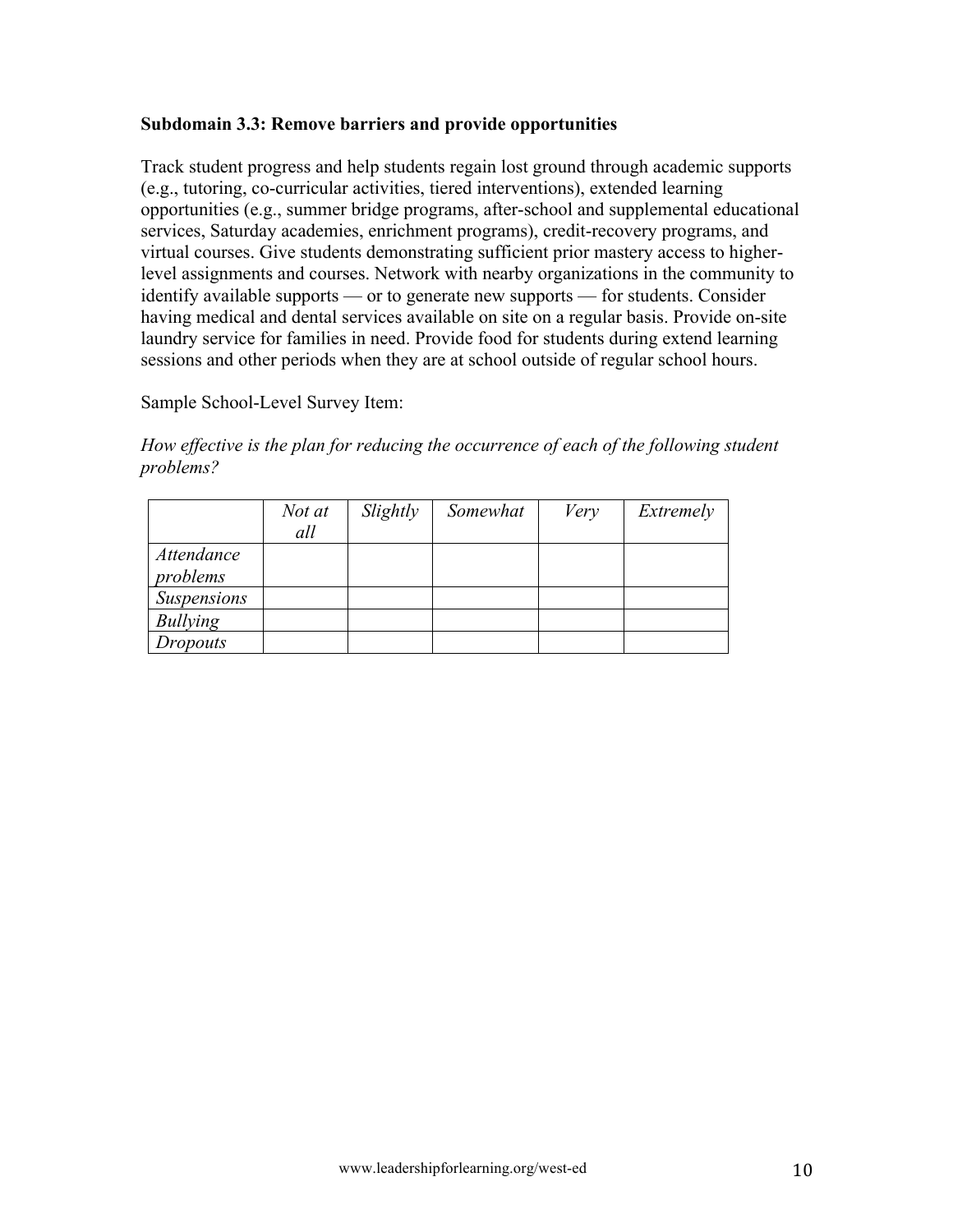# **Domain 4: Culture Shift**

### **Subdomain 4.1: Build a strong community intensely focused on student learning**

Establish systems (i.e., structures, policies, procedures, and routines) for focused collaborative work; recognize student effort and academic mastery; recognize job satisfaction and camaraderie among staff as essential assets in a turnaround. Maintain a positive, encouraging classroom and school culture for students where students feel safe and supported to share their needs, struggles, and concerns. Recognize each incremental improvement but keep the focus on ultimate results at the student, teacher, and school levels. Celebrate team accomplishments and offer recognition for hard work and improvement. Frequently and openly review and discuss with stakeholders data on turnaround progress (including implementation and leading indicators).

Sample School-Level Survey Item:

*In general, how do teachers and staff respond when school leaders introduce significant changes that affect classroom instruction in your school?*

- *a) School leaders do not introduce significant changes.*
- *b) Teachers and staff work against significant changes.*
- *c) Teachers and staff are generally indifferent to significant changes.*
- *d) Teachers and staff generally support significant changes.*
- *e) Teachers and staff generally work with school leaders to make significant changes.*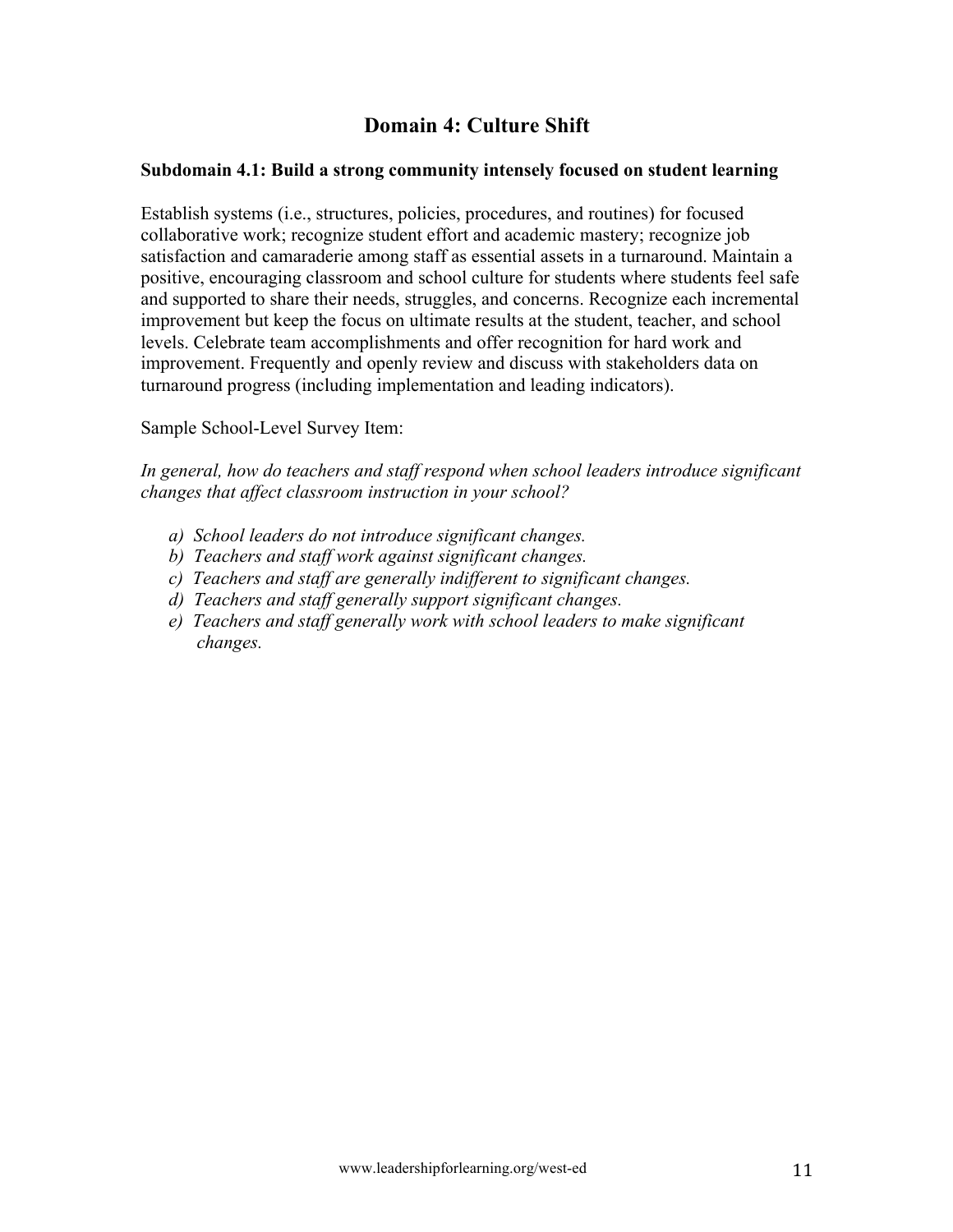### **Subdomain 4.2: Solicit and act upon stakeholder input**

Learn what constituents think by conducting surveys, forums, focus groups, and suggestion boxes. Share and act on what is learned. Take constituent input into account when making programmatic decisions. Consistently demonstrate that all voices are heard.

Sample School-Level Survey Item:

*Which of the following best describes the structures in place in your school to elicit feedback from parents and families?*

- *a) Our school does not have neither a clear structure nor encouragement to elicit feedback from parents and families.*
- *b) Parents and families are asked to provide feedback, but time and a structure to do so are not provided.*
- *c) Feedback from parents and families is primarily provided through surveys.*
- *d) Feedback from parents and families is provided through surveys and other methods such as forums, focus groups, and suggestion boxes.*